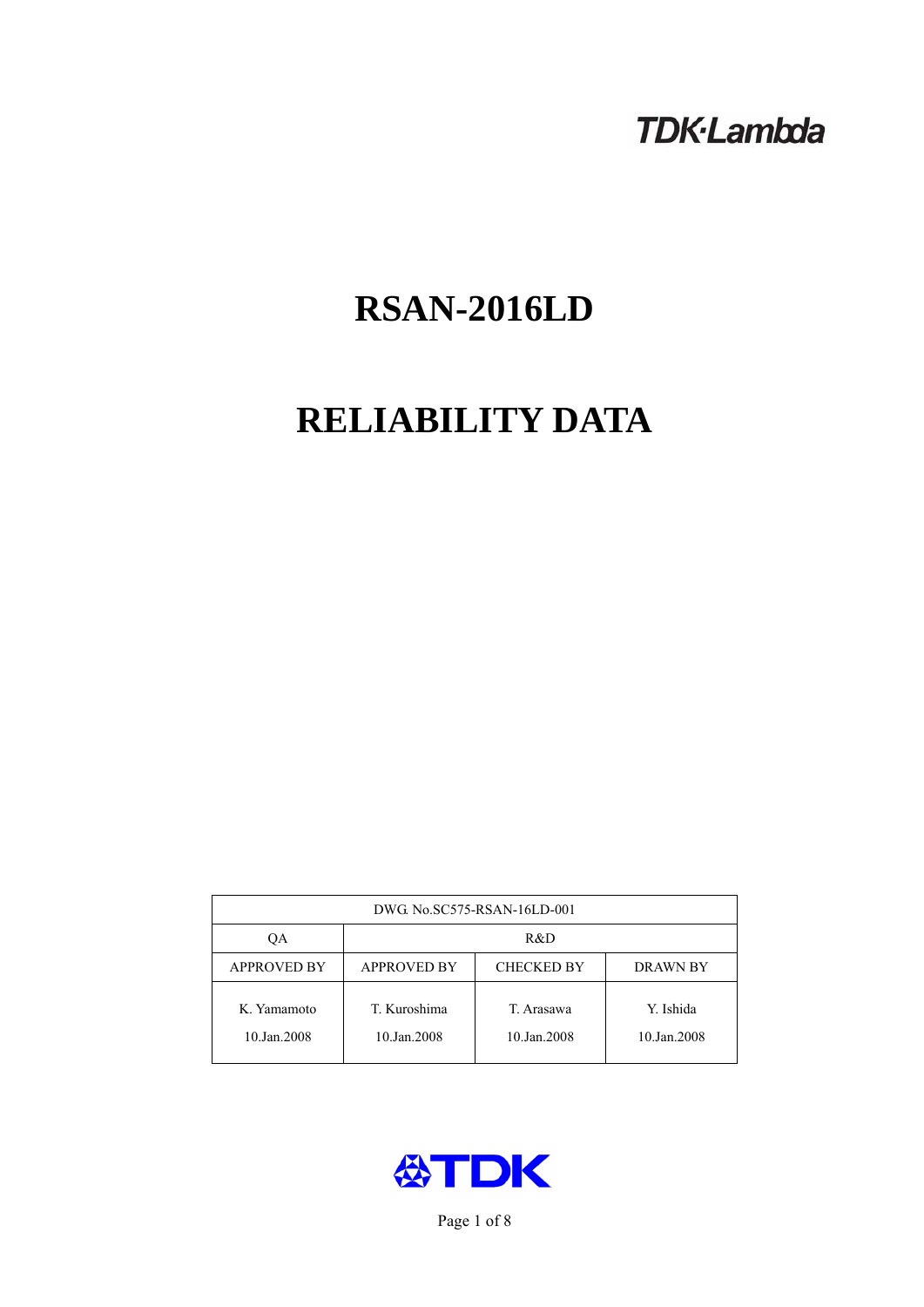### **RSAN-2016LD**

# **I N D E X**

|                                     | Page   |
|-------------------------------------|--------|
| 1. Calculated Values of MTBF        | Page-3 |
| 2. Vibration Test                   | Page-4 |
| 3. Heat Cycle Test                  | Page-5 |
| 4. Humidity Test                    | Page-6 |
| 5. High Temperature Resistance Test | Page-7 |
| 6. Low Temperature Storage Test     | Page-8 |

The following data are typical values. As all units have nearly the same characteristics, the data to be considered as ability values.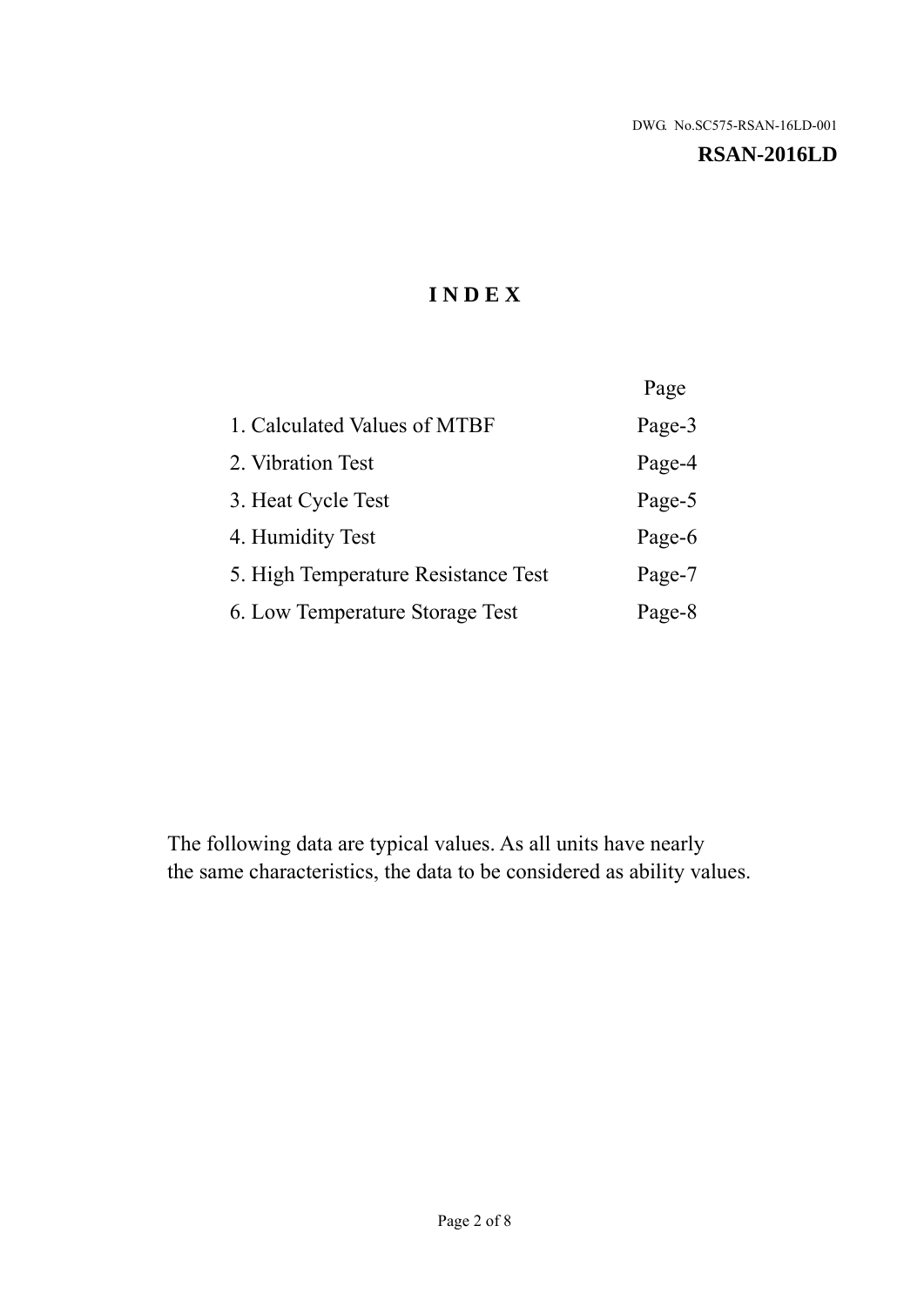#### **RSAN-2016LD**

## 1. Calculated values of MTBF

## MODEL : RSAN-2016LD

# (1) Calculating Method

 Calculated based on parts stress reliability projection of MIL-HDBK-217F NOTICE2.

Individual failure rates  $\lambda$  G is given to each part and MTBF is calculated by the count of each part.

$$
MTBF = \frac{1}{\lambda_{\text{equip}}} = \frac{1}{\sum_{i=1}^{n} N_i (\lambda_G \pi_Q)_i} \times 10^6 \text{ (hours)}
$$

| : Total equipment failure rate (Failure / $10^6$ Hours)                   |
|---------------------------------------------------------------------------|
| : Generic failure rate for the $\hbar$ generic part                       |
| (Failure/ $10^6$ Hours)                                                   |
| : Quantity of <i>i</i> th generic part                                    |
| : Number of different generic part categories                             |
| : Generic quality factor for the <i>i</i> th generic part ( $\pi Q = 1$ ) |
|                                                                           |

## (2) MTBF Values

GF : Ground, Fixed

 $MTBF = 12,162,491$  (Hours)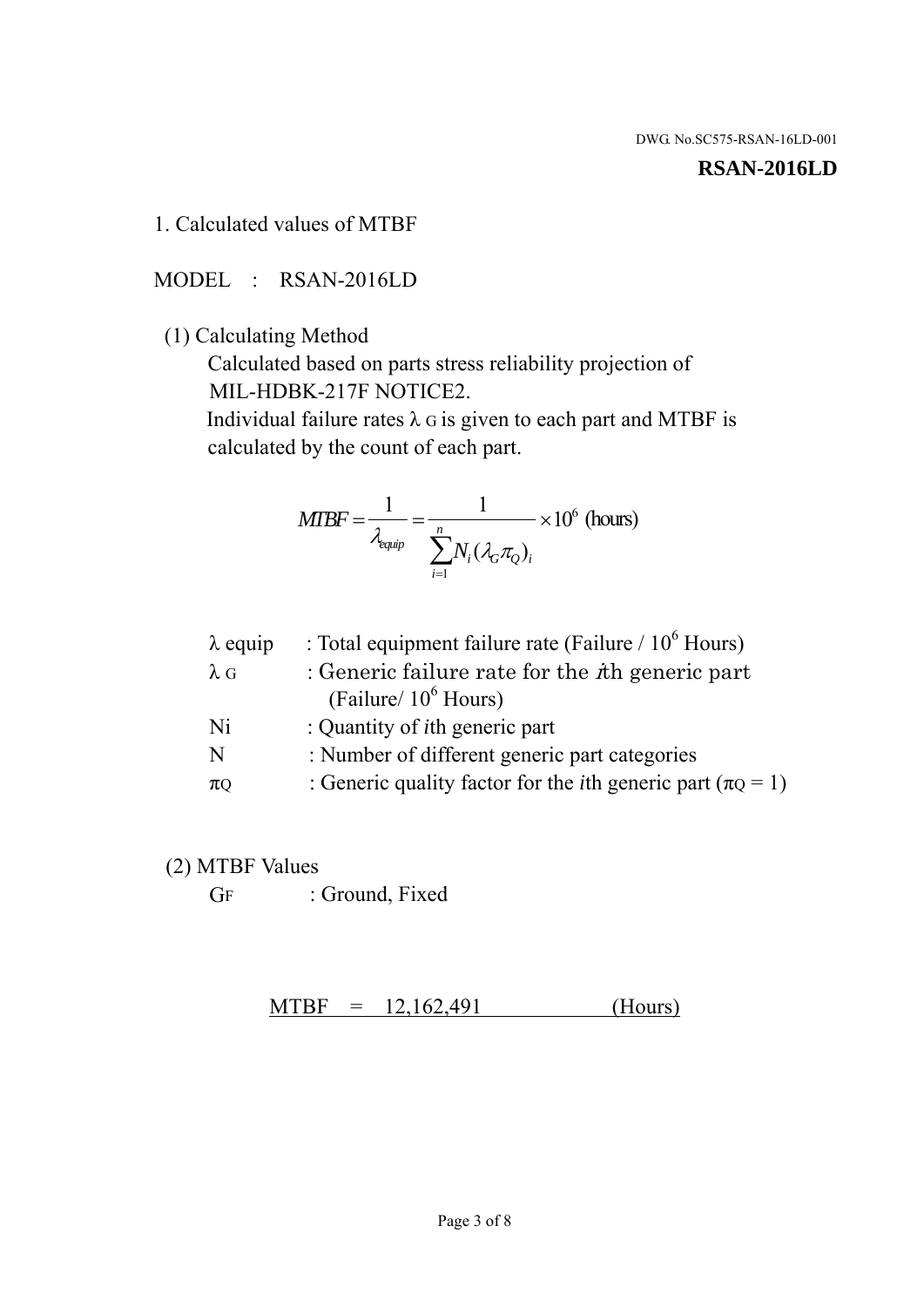### **RSAN-2016LD**

2. Vibration Test

## MODEL : RSAN-2016LD (Representation Product : RSEN-2030D)

- (1) Vibration Test Class Frequency Variable Endurance Test
- (2) Equipment Used Controller VS-1000-6, Vibrator 905-FN ( IMV CORP.)
- (3) The Number of D.U.T. (Device Under Test) 5 units
- (4) Test Condition
	- · Frequency : 10~55Hz
	- $\cdot$  Acceleration : 9.8m/s<sup>2</sup>, Sweep for 1 min.
	- · Dimension and times : X, Y and Z directions for 1 hour each.

# (5) Test Method

Fix the D.U.T. on the fitting-stage

# (6) Test Results

PASS

## Typical Sample Data

| . .                           |                                 |                   |                     |                     |
|-------------------------------|---------------------------------|-------------------|---------------------|---------------------|
| Check item                    | Spec.                           |                   | <b>Before Test</b>  | After Test          |
| Attenuation (dB)              | Differential Mode: 25dBmin.     | $0.4$ MHz         | 38.80               | 39.10               |
|                               |                                 | 30 MHz            | 56.51               | 55.42               |
|                               | Common Mode: 25dBmin.           | 2 MHz             | 36.23               | 36.01               |
|                               |                                 | 30 MHz            | 37.14               | 36.63               |
| Leakage Current (mA)          | $1mA$ max. $(250V, 60Hz)$       | Line1             | 0.41                | 0.40                |
|                               |                                 | Line <sub>2</sub> | 0.41                | 0.40                |
| DC Resistance $(m\Omega)$     | $6m \Omega$ max.                |                   | 3.62                | 3.60                |
| <b>Test Voltage</b>           | $L-L: 1768Vdc$ 60s.             |                   | OK                  | OK.                 |
|                               | $L-E$ : 2500Vac 60s.            |                   |                     |                     |
| Isolation Resistance ( $MQ$ ) | $100M \Omega$ min. (500Vdc 60s) |                   | $4.0 \times 10^{6}$ | $4.0 \times 10^{6}$ |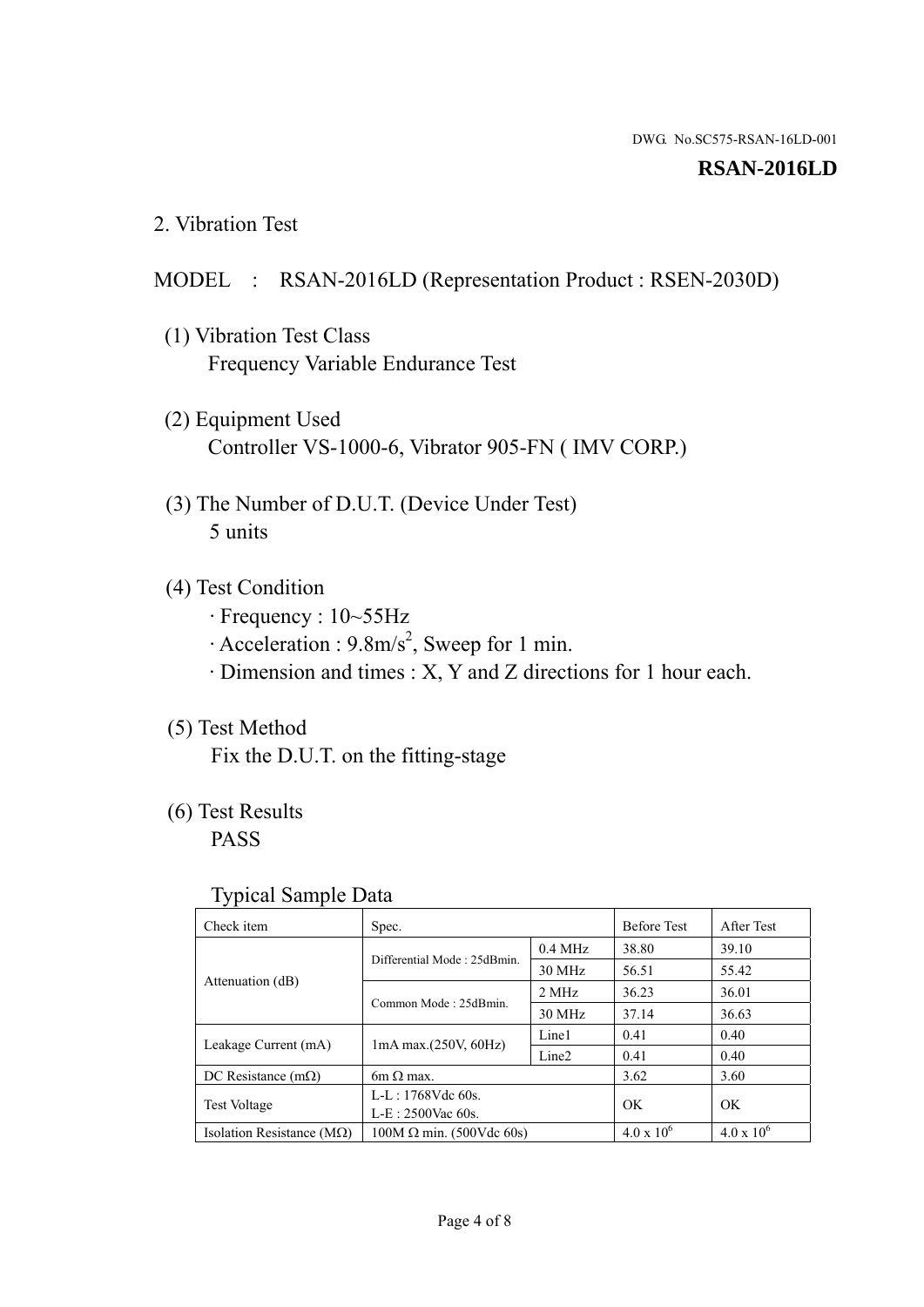1 cycle

30min.

3min.

30min.

3. Heat Cycle Test

# MODEL : RSAN-2016LD (Representation Product : RSEN-2030)

- (1) Equipment Used TEMPERATURE CHAMBER TSA-71H-W (ESPEC CORP.)
- (2) The Number of D.U.T. (Device Under Test) 5 units
- (3) Test Conditions
	- · Ambient Temperature : -25~+85°C · Test Cycles : 100cycles
- (4) Test Method

 Before the test check if there is no abnormal characteristics and put the D.U.T. in the testing chamber. Then test it in the above cycles, After the test is completed leave it for 1 hour at room temperature and check it if there is no abnormal each characteristics.

 $+85$ °C

 $-25$ °C

(5) Test Results

PASS

| <b>Typical Sample Data</b> |  |  |
|----------------------------|--|--|
|----------------------------|--|--|

| Check item                         | Spec.                           |                   | <b>Before Test</b> | After Test        |
|------------------------------------|---------------------------------|-------------------|--------------------|-------------------|
|                                    | Differential Mode: 25dBmin.     | $0.4$ MHz         | 40.06              | 40.06             |
|                                    |                                 | 30 MHz            | 55.64              | 57.12             |
| Attenuation (dB)                   | Common Mode: 25dBmin.           | 2 MHz             | 35.40              | 36.74             |
|                                    |                                 | 30 MHz            | 37.70              | 37.36             |
| Leakage Current (mA)               | $1mA$ max. $(250V, 60Hz)$       | Line1             | 0.41               | 0.49              |
|                                    |                                 | Line <sub>2</sub> | 0.42               | 0.48              |
| DC Resistance $(m\Omega)$          | 6m $\Omega$ max.                |                   | 3.48               | 3.22              |
| <b>Test Voltage</b>                | $L-L: 1768Vdc$ 60s.             |                   | OK                 | OK                |
|                                    | $L-E: 2500$ Vac 60s.            |                   |                    |                   |
| Isolation Resistance ( $M\Omega$ ) | $100M \Omega$ min. (500Vdc 60s) |                   | $9.5 \times 10^5$  | $9.4 \times 10^5$ |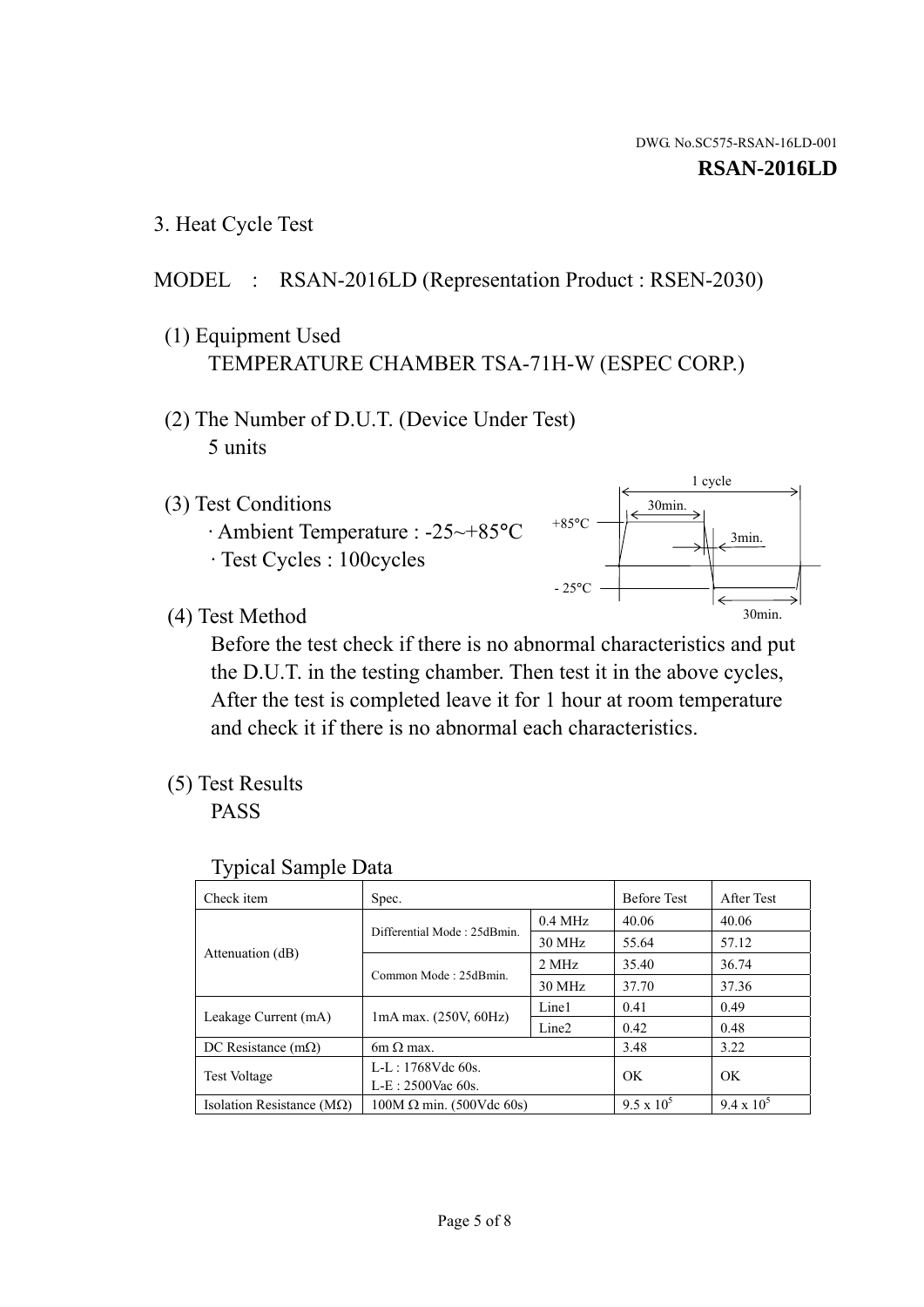4. Humidity Test

## MODEL : RSAN-2016LD (Representation Product : RSEN-2030)

- (1) Equipment Used TEMP. & HUMID. CHAMBER PR-4KT (ESPEC CORP.)
- (2) The Number of D.U.T. (Device Under Test) 5 units

## (3) Test Conditions

- · Ambient Temperature : +40°C
- · Test Time : 500 hours
- · Ambient Humidity : 90~95% RH No Dewdrop

## (4) Test Method

 Before the test check if there is no abnormal characteristics and put the D.U.T. in the testing chamber. Then test it in the above conditions. After the test is completed leave it for 1 hour at room temperature and check it if there is no abnormal each characteristics.

## (5) Test Results

PASS

| . .                                |                                 |                   |                     |                     |
|------------------------------------|---------------------------------|-------------------|---------------------|---------------------|
| Check item                         | Spec.                           |                   | <b>Before Test</b>  | After Test          |
| Attenuation (dB)                   | Differential Mode: 25dBmin.     | $0.4$ MHz         | 40.92               | 39.42               |
|                                    |                                 | 30 MHz            | 57.38               | 55.62               |
|                                    | Common Mode: 25dBmin.           | 2 MHz             | 36.16               | 36.22               |
|                                    |                                 | 30 MHz            | 37.34               | 37.92               |
| Leakage Current (mA)               | $1mA$ max. $(250V, 60Hz)$       | Line1             | 0.42                | 0.41                |
|                                    |                                 | Line <sub>2</sub> | 0.42                | 0.43                |
| DC Resistance $(m\Omega)$          | 6m $\Omega$ max.                |                   | 3.62                | 3.58                |
| <b>Test Voltage</b>                | $L-L: 1768Vdc$ 60s.             |                   | OK                  | OK                  |
|                                    | $L-E: 2500$ Vac 60s.            |                   |                     |                     |
| Isolation Resistance ( $M\Omega$ ) | $100M \Omega$ min. (500Vdc 60s) |                   | $3.6 \times 10^{6}$ | $4.5 \times 10^{6}$ |

#### Typical Sample Data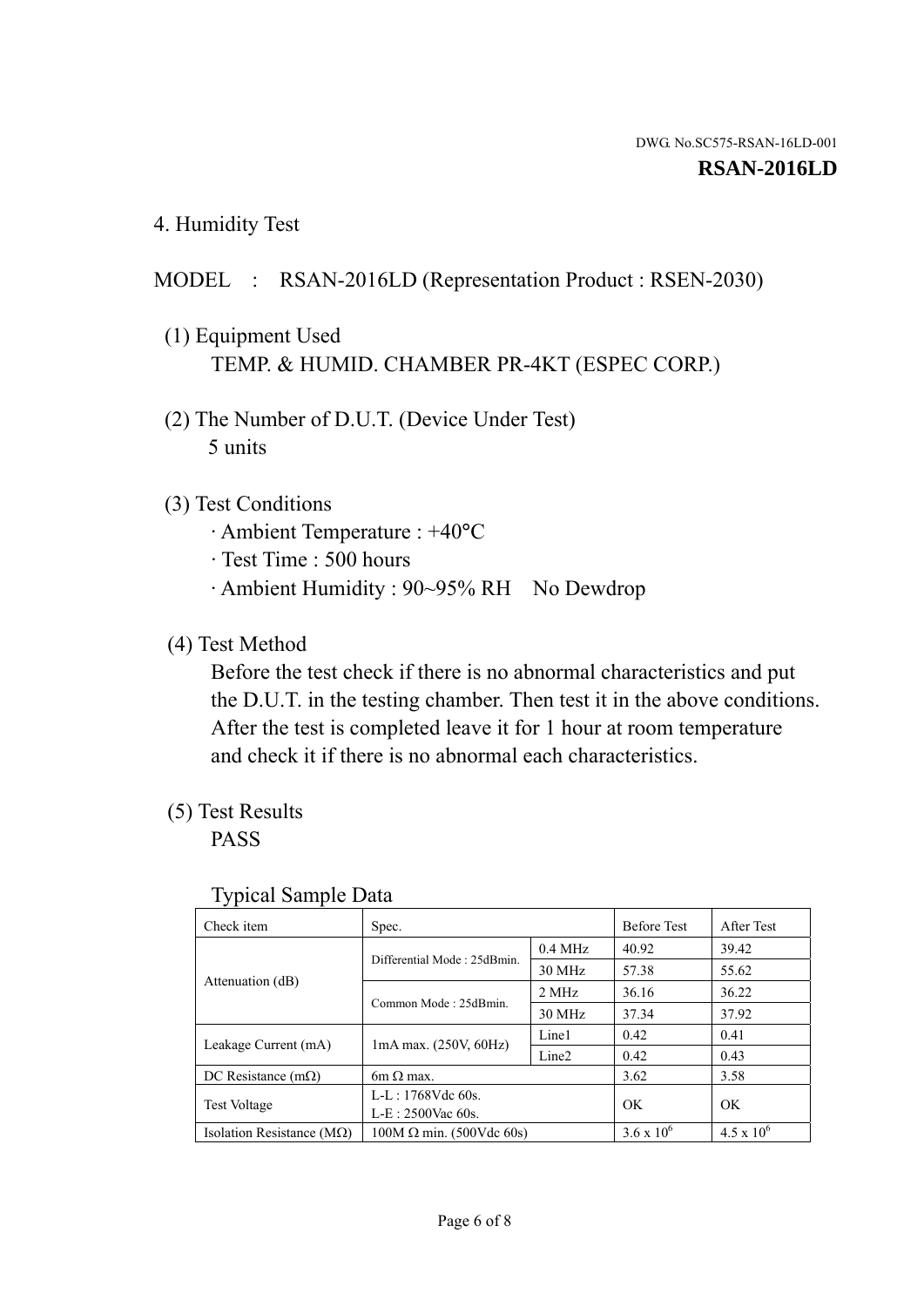5. High Temperature Resistance Test

# MODEL : RSAN-2016LD (Representation Product : RSEN-2060)

- (1) Equipment Used TEMPERATURE CHAMBER PHH-300 ( ESPEC CORP.)
- (2) The Number of D.U.T. (Device Under Test) 5 units
- (3) Test Conditions
	- · Ambient Temperature : +55°C
	- · Test Time : 500 hours
	- · Operating : DC 60A
- (4) Test Method

 Before the test check if there is no abnormal characteristics and put the D.U.T. in the testing chamber. Then test it in the above conditions. After the test is completed leave it for 1 hour at room temperature and check it if there is no abnormal each characteristics.

(5) Test Results

PASS

| J 1                                |                                 |                   |                     |                     |
|------------------------------------|---------------------------------|-------------------|---------------------|---------------------|
| Check item                         | Spec.                           |                   | <b>Before Test</b>  | After Test          |
|                                    | Differential Mode: 25dBmin.     | $0.2$ MHz         | 57.86               | 58.52               |
|                                    |                                 | 30 MHz            | 52.04               | 51.94               |
| Attenuation (dB)                   | Common Mode: 25dBmin.           | 2 MHz             | 35.90               | 36.04               |
|                                    |                                 | 30 MHz            | 26.60               | 27.62               |
| Leakage Current (mA)               | $1mA$ max. $(250V, 60Hz)$       | Line1             | 0.45                | 0.46                |
|                                    |                                 | Line <sub>2</sub> | 0.46                | 0.46                |
| DC Resistance $(m\Omega)$          | $3m \Omega$ max.                |                   | 2.22                | 2.24                |
| <b>Test Voltage</b>                | $L-L: 1768Vdc$ 60s.             |                   | OK                  | OK                  |
|                                    | $L-E: 2500$ Vac 60s.            |                   |                     |                     |
| Isolation Resistance ( $M\Omega$ ) | $100M \Omega$ min. (500Vdc 60s) |                   | $4.1 \times 10^{6}$ | $4.6 \times 10^{6}$ |

## Typical Sample Data